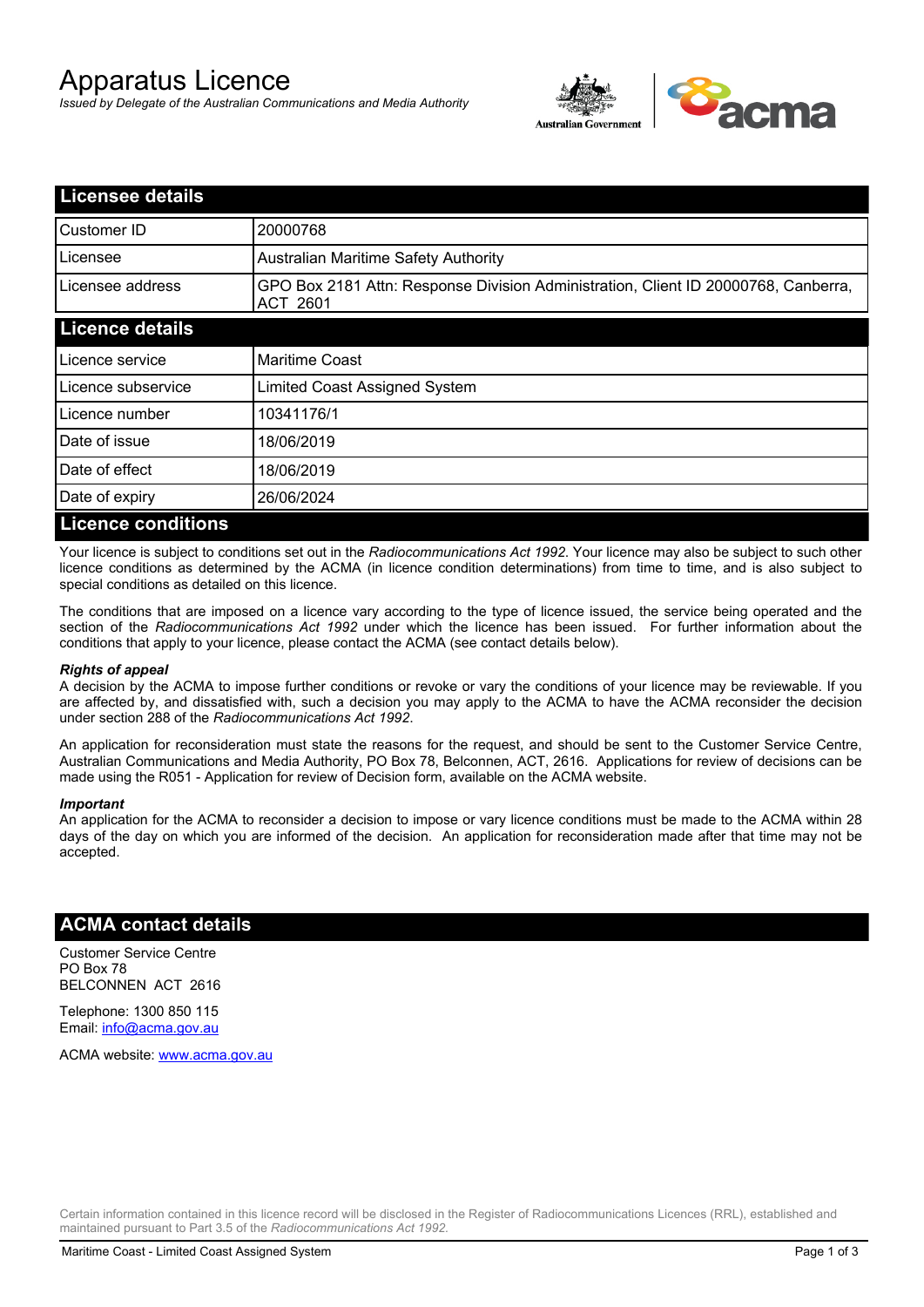# **Advisory Notes applying to licence no.: 10341176/1**

Conditions applicable to the operation of Limited Coast Assigned System authorised under this licence can be found in the Radiocommunications Licence Conditions (Apparatus Licence) Determination and the Radiocommunications Licence Conditions (Maritime Coast Licence) Determination. Copies of these determinations are available from the ACMA and from the ACMA home page (www.acma.gov.au).